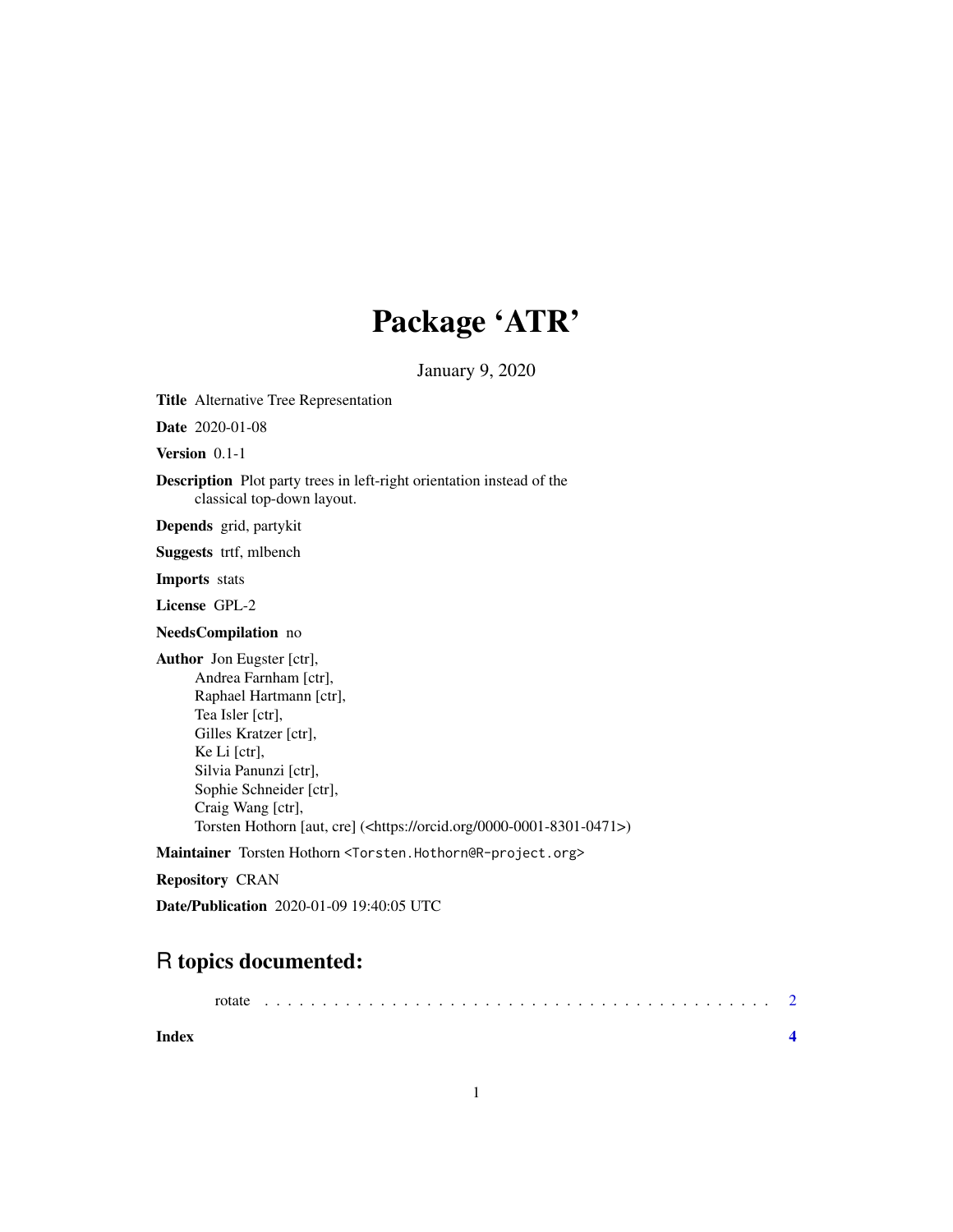#### <span id="page-1-0"></span>Description

Adds a new class to party objects allowing rotated tree visualisations.

### Usage

rotate(m, to = "left",  $\ldots$ )

#### Arguments

| m                       | an object of class party                             |
|-------------------------|------------------------------------------------------|
| to                      | a character, only left is implemented at the moment. |
| $\cdot$ $\cdot$ $\cdot$ | additional arguments, currently ignored.             |

#### Details

Adds a new class allowing for improved tree printing.

#### Note

This package was written by the students participating in the Advanced R Programming course taught in spring semester 2017 at University of Zurich.

#### Examples

```
data("airquality", package = "datasets")
m \le ctree(Wind \sim ., data = airquality)
plot(rotate(m), main = "TREE", tnex = 1.5)
if (require("trtf")) {
  data("Ozone", package = "mlbench")
 Ozone <- subset(Ozone, complete.cases(Ozone))
  Ozone <- as.data.frame(lapply(Ozone, function(x) {
     x \le -x[, drop = TRUE]
     if (is.factor(x)) return(as.ordered(x))
      x
  }))
  response <- "V4"
  Ozone[[response]] <- as.numeric(Ozone[[response]])
  ns <- 20
  fm <- V4 \sim V1 + V2 + V3 + V5 + V6 + V7 + V8 + V9 + V10 + V11 + V12 + V13mtry <- ceiling(length(all.vars(fm[[3]])) / 3)
  var_m <- numeric_var("V4", support = quantile(Ozone[[response]], prob = c(.1, .9)),
                   add = range(Ozone[[response]]) -
```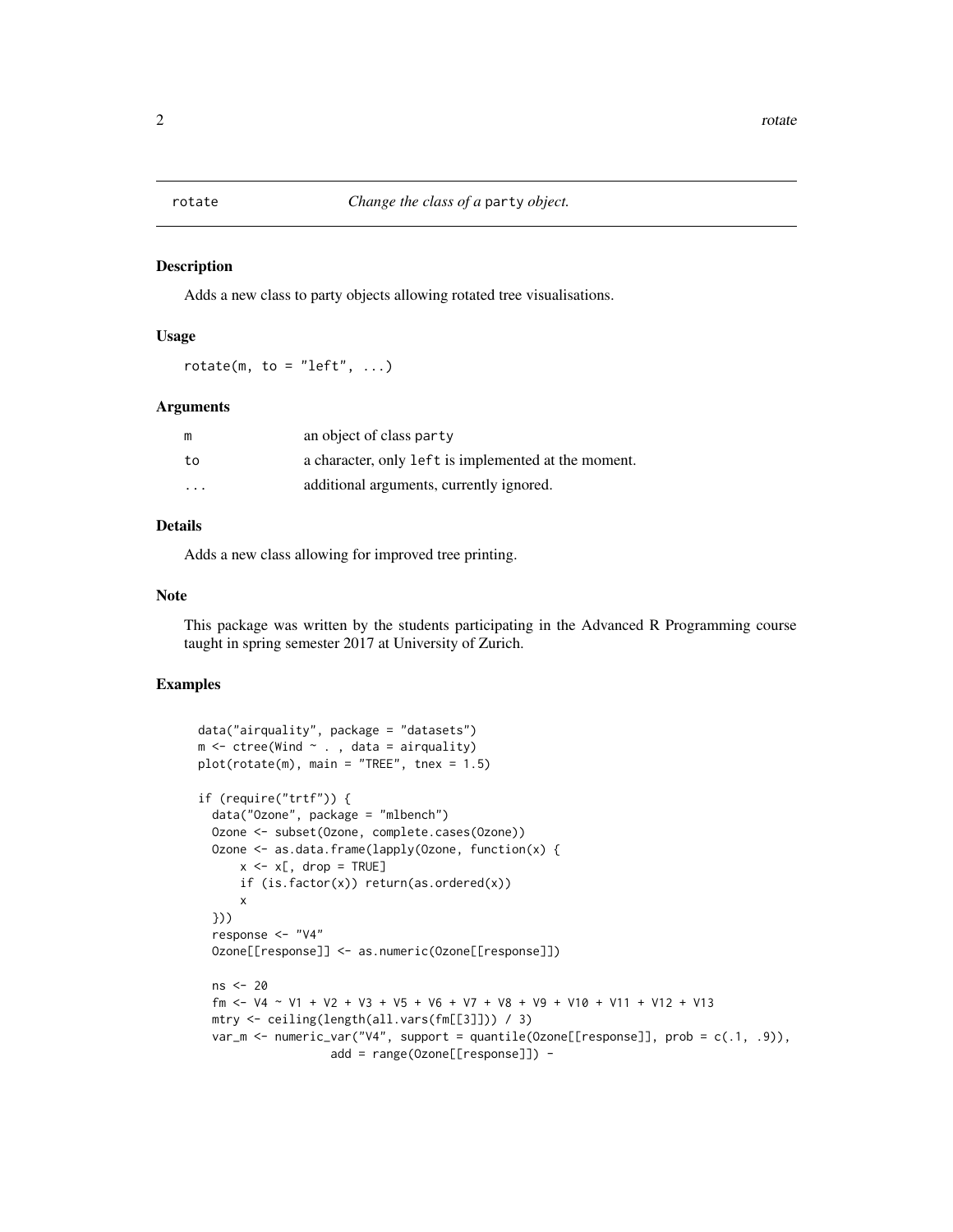rotate 3

}

```
quantile(Ozone[[response]], prob = c(.1, .9)),
                 bounds = c(\emptyset, \text{Inf})B_m <- Bernstein_basis(var_m, order = 4, ui = "increasing")
uc_ctm_Ozone <- ctm(B_m, data = Ozone, todistr = "Normal")
tt_Ozone <- trafotree(uc_ctm_Ozone, formula = fm, data = Ozone,
            control = tree_{control(mincription = .95, minsplit = 2*ns,minbucket = ns))
plot(rotate(tt_Ozone), tp_args = list(type = "density", id = FALSE,
     ylines = 0, K = 100, fill = "lightgrey"),terminal_panel = trtf:::node_mlt)
```